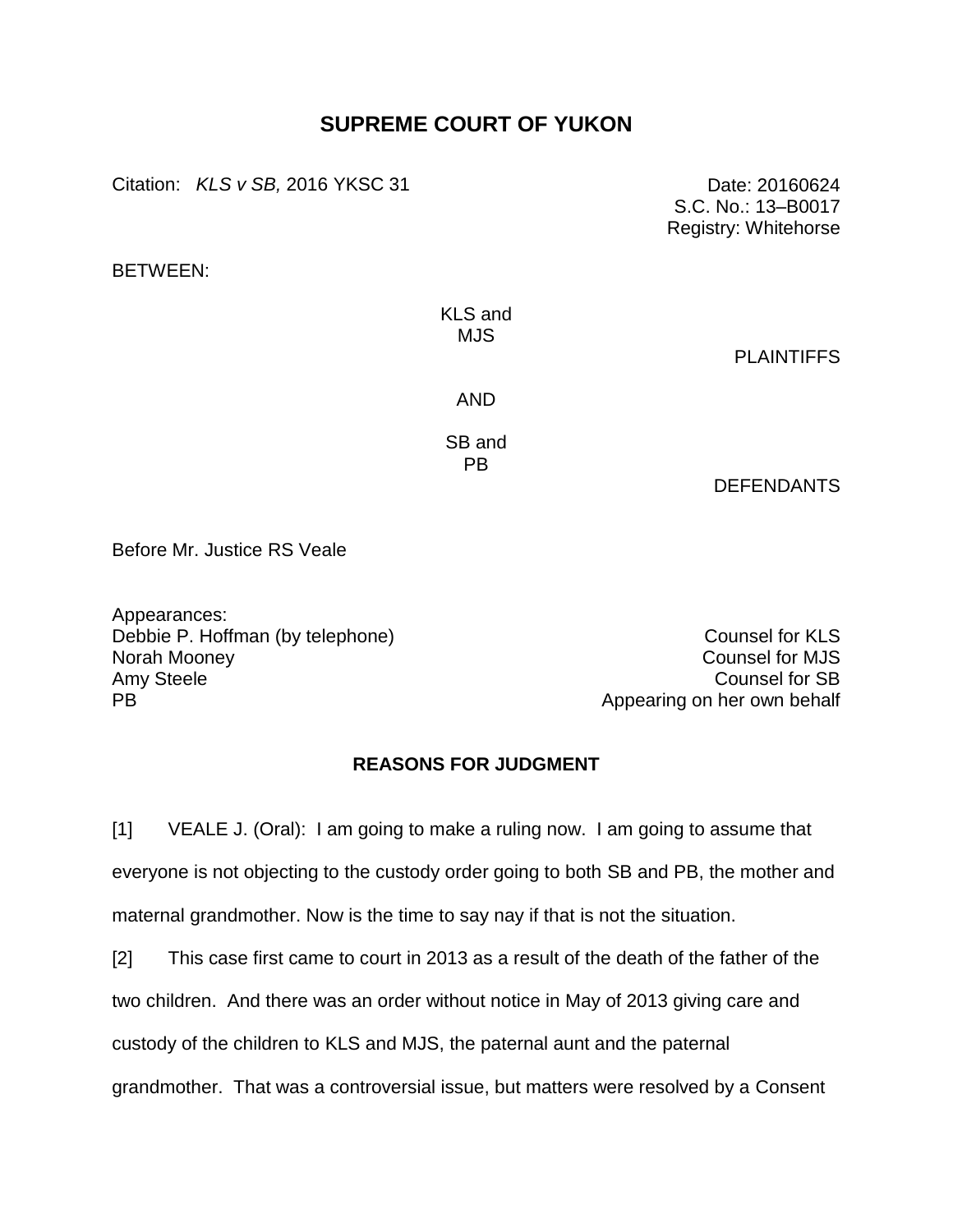Order dated September 25, 2013, which was an interim joint custody order for the children. And the basic order was that the children resided with paternal aunt and paternal grandmother during the school year but in the summertime resided with the mother and the maternal grandmother. And there was reasonably generous access to all parties when they did not have care and control or custody of the two children.

[3] The Consent Order operated quite well until the fall of 2015 when there were allegations of improper care, specifically sexual touching. Those were investigated by the Family and Children's Services who decided that there would be no action arising out of the allegations. And I thank Family and Children's Services for providing the files to counsel in this matter so that they could all be apprised of that situation. Unfortunately, the matter did not return to the *status quo* under the consent order, but the mother and maternal grandmother continued to have the children because of their concern. And the matter has now come to this date.

[4] The paternal aunt and paternal grandmother have certainly agreed that the custody will be returned to the mother and maternal grandmother. The reason that this has not been activated by a consent order is simply because there was not agreement until today about the appropriate access for the paternal aunt and paternal grandmother, but, as I understand it, that has been agreed to by the mother, who is here in court, and I thank her for indicating that agreement.

[5] So I am going to order custody of the two children to the mother and maternal grandmother.

[6] I am going to order generous access to both the paternal aunt and paternal grandmother. The paternal grandmother's access will be from 1 until 6 p.m. each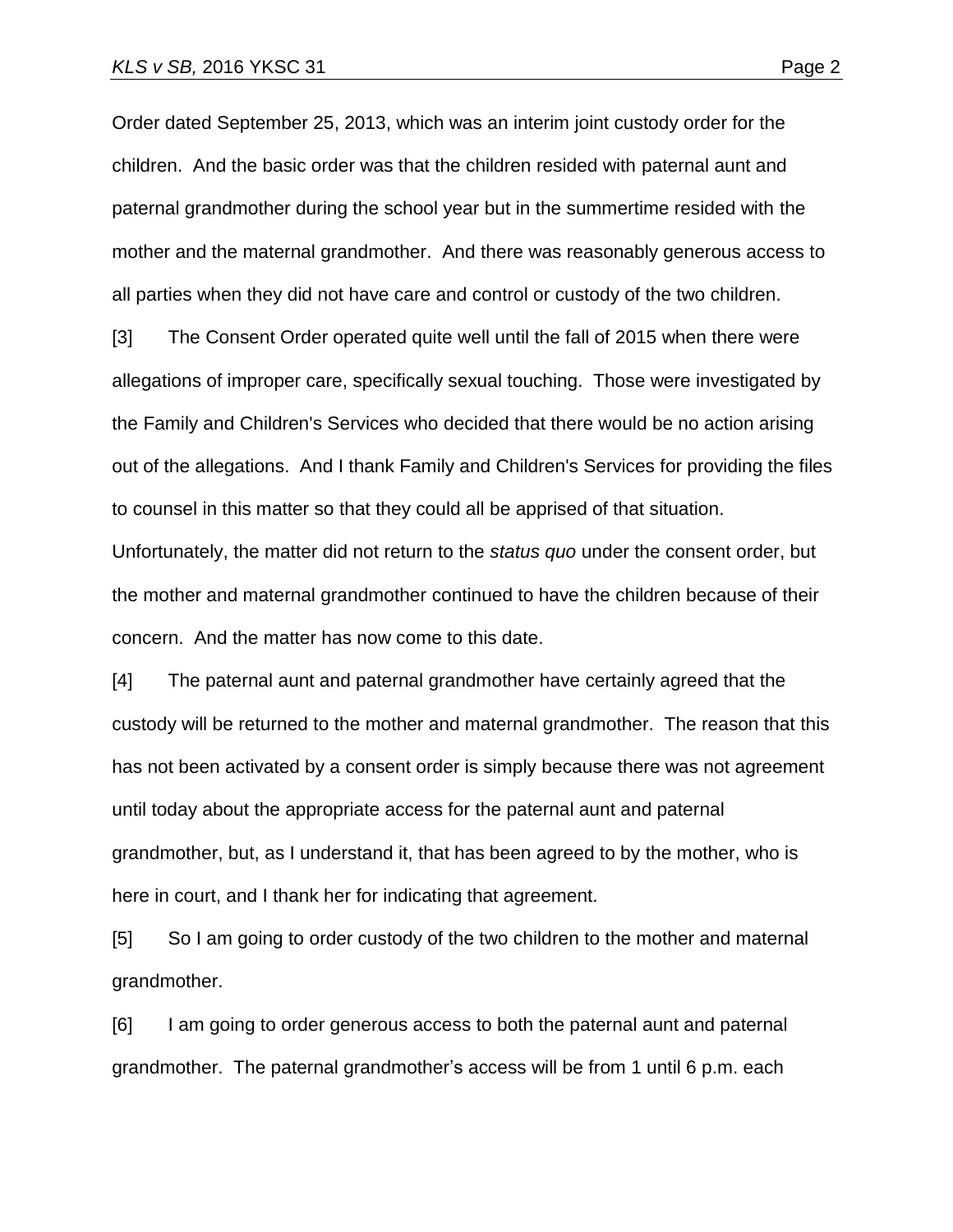Saturday at her residence, her new residence. And she will have overnight access two times a month on Friday night. So when she has overnight access on Friday nights, she will have the children until 6 p.m. on Saturday. But on the alternate Saturdays, she will have the children from 1 until 6.

[7] With respect to the paternal aunt, she will have access to the children at any time by text or telephone, and she will also, of course, have access when the paternal grandmother has access to the children as indicated. I am also going to order what I will call optional access for the paternal aunt for one week at the end of each school year, one week during the Christmas holiday, and one week during the spring break. But it is not to be ordered as a matter of fact in each case, but will be activated by her notice one month in advance indicating the time period that she is going to be in Whitehorse or will be able to have the children flown to Vancouver where she now lives.

[8] There has been a request for an RCMP assist order. And that was originally in the order without notice of May 9, 2013. And because of the past difficulties, I am going to continue the RCMP assist order, but the wording will be changed, as I have indicated, to "may." So the RCMP do not have to intervene, but if for some reason things go sideways again, that is available. But I am really hopeful that the mother and the maternal grandmother have reached an accommodation on this and realized that their custody of the children is in jeopardy when they refuse access to the other family.

[9] I think it is important, extremely important that both First Nation families that are involved in these children's lives continue to have a relationship with the children, because it is really important for the children to know both sides of their family. And it is important for the parents and the grandparents to demonstrate to the children how you